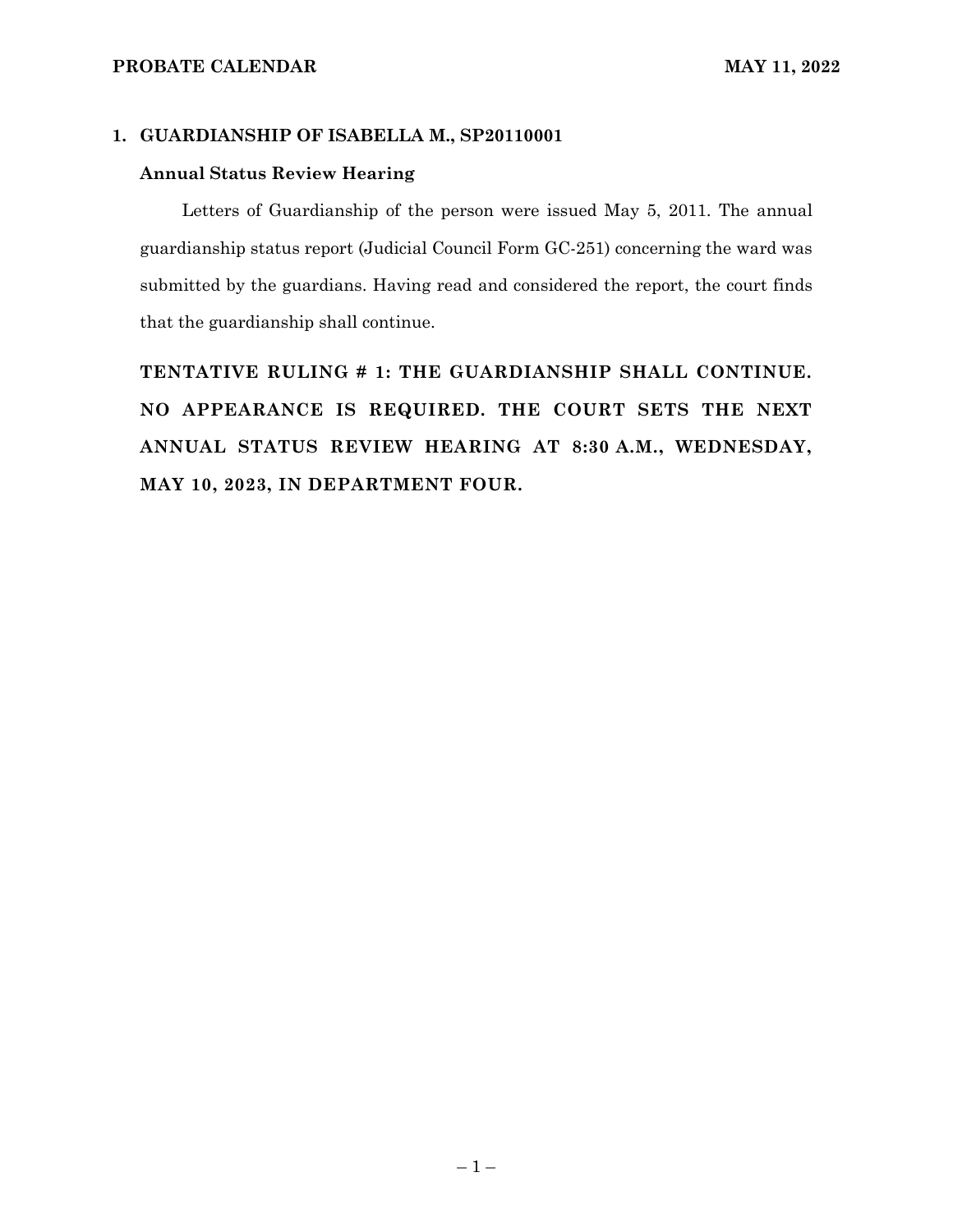## **2. ESTATE OF DOBRENZ, SP20200046**

- **(1) Inventory and Appraisal**
- **(2) Status of Administration**

**TENTATIVE RULING # 2: ON THE COURT'S OWN MOTION, MATTER IS CONTINUED TO 8:30 A.M., WEDNESDAY, MAY 25, 2022, IN DEPARTMENT FOUR.**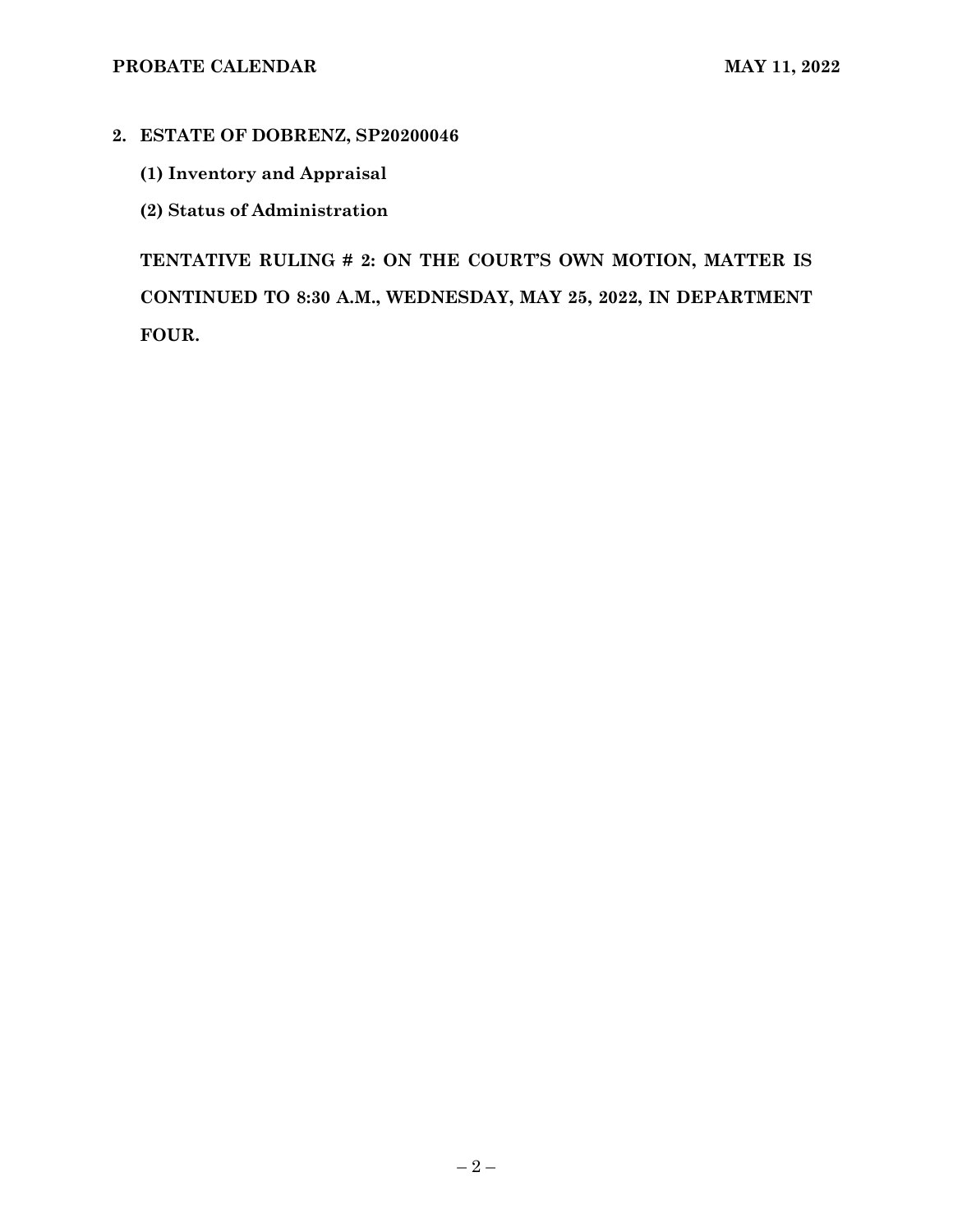# **3. ESTATE OF HANAK, SP20210044**

# **Inventory and Appraisal**

**TENTATIVE RULING # 3: ON THE COURT'S OWN MOTION, MATTER IS CONTINUED TO 8:30 A.M., WEDNESDAY, MAY 25, 2022, IN DEPARTMENT FOUR.**